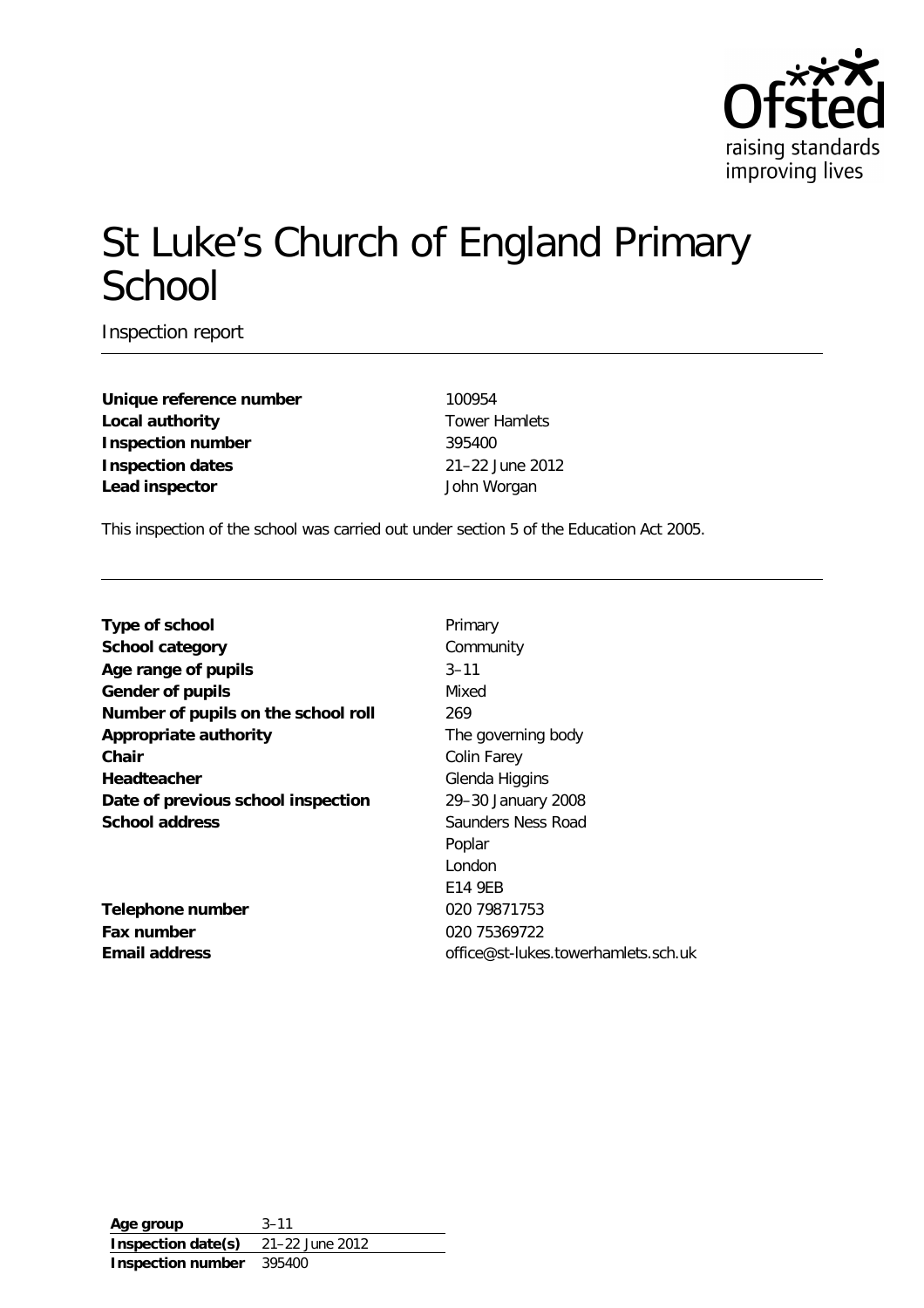

You can use Parent View to give Ofsted your opinion on your child's school. Ofsted will use the information parents and carers provide when deciding which schools to inspect and when.

You can also use Parent View to find out what other parents and carers think about schools in England. You can visit www.parentview.ofsted.gov.uk, or look for the link on the main Ofsted website: www.ofsted.gov.uk

The Office for Standards in Education, Children's Services and Skills (Ofsted) regulates and inspects to achieve excellence in the care of children and young people, and in education and skills for learners of all ages. It regulates and inspects childcare and children's social care, and inspects the Children and Family Court Advisory Support Service (Cafcass), schools, colleges, initial teacher training, work-based learning and skills training, adult and community learning, and education and training in prisons and other secure establishments. It assesses council children's services, and inspects services for looked after children, safeguarding and child protection.

Further copies of this report are obtainable from the school. Under the Education Act 2005, the school must provide a copy of this report free of charge to certain categories of people. A charge not exceeding the full cost of reproduction may be made for any other copies supplied.

If you would like a copy of this document in a different format, such as large print or Braille, please telephone 0300 123 4234, or email enquiries@ofsted.gov.uk.

You may copy all or parts of this document for non-commercial educational purposes, as long as you give details of the source and date of publication and do not alter the information in any way.

To receive regular email alerts about new publications, including survey reports and school inspection reports, please visit our website and go to 'Subscribe'.

Piccadilly Gate Store St **Manchester** M1 2WD

T: 0300 123 4234 Textphone: 0161 618 8524 E: enquiries@ofsted.gov.uk W: www.ofsted.gov.uk



© Crown copyright 2012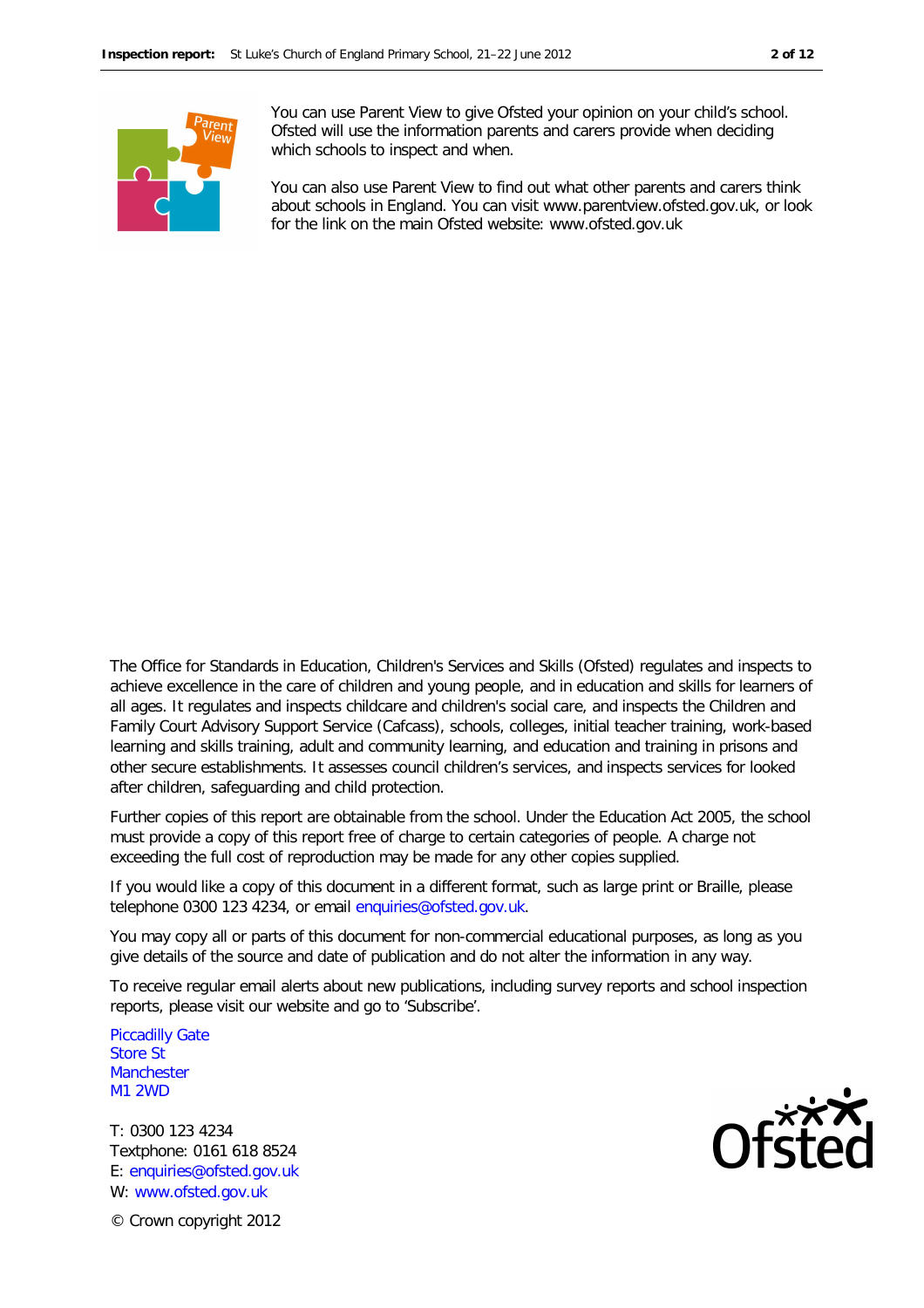# **Introduction**

| Inspection team   |                      |
|-------------------|----------------------|
| John Worgan       | Additional inspector |
| Pervina Saunders  | Additional inspector |
| Peter Dannheisser | Additional inspector |

This inspection was carried out with two days' notice. Inspectors observed teaching and learning in 12 lessons or parts of lessons, taught by 10 teachers. They also observed a range of intervention sessions and sessions on phonics (the sounds that letters make), listened to pupils reading and looked at their work. Discussions were held with groups of pupils, parents and carers, staff and members of the governing body. Inspectors observed the school's work, and looked at a range of documentation including the school's self-evaluation documents and action plan, pupils' progress records and safeguarding procedures. Questionnaires returned by 95 parents and carers were received and analysed, along with those from pupils and staff.

# **Information about the school**

This is slightly larger than the average-sized primary school. The proportion of disabled pupils and those who have special educational needs, including those supported by school action plus, is above average. The proportion of pupils with statements of special educational needs is below average. The proportion of pupils known to be eligible for free school meals is well above that found in most schools. The percentages of pupils from minority ethnic heritages and those who speak English as an additional language are well above the national average. The school meets current government floor standards, which set the minimum expectations for pupils' attainment and progress.

A building programme has started which will see the school expand from one to two forms of entry, with consequent increases in staff and extended facilities. The school has a Nursery and Reception unit for children in the Early Years Foundation Stage. Breakfast- and after-school clubs are managed by the governing body.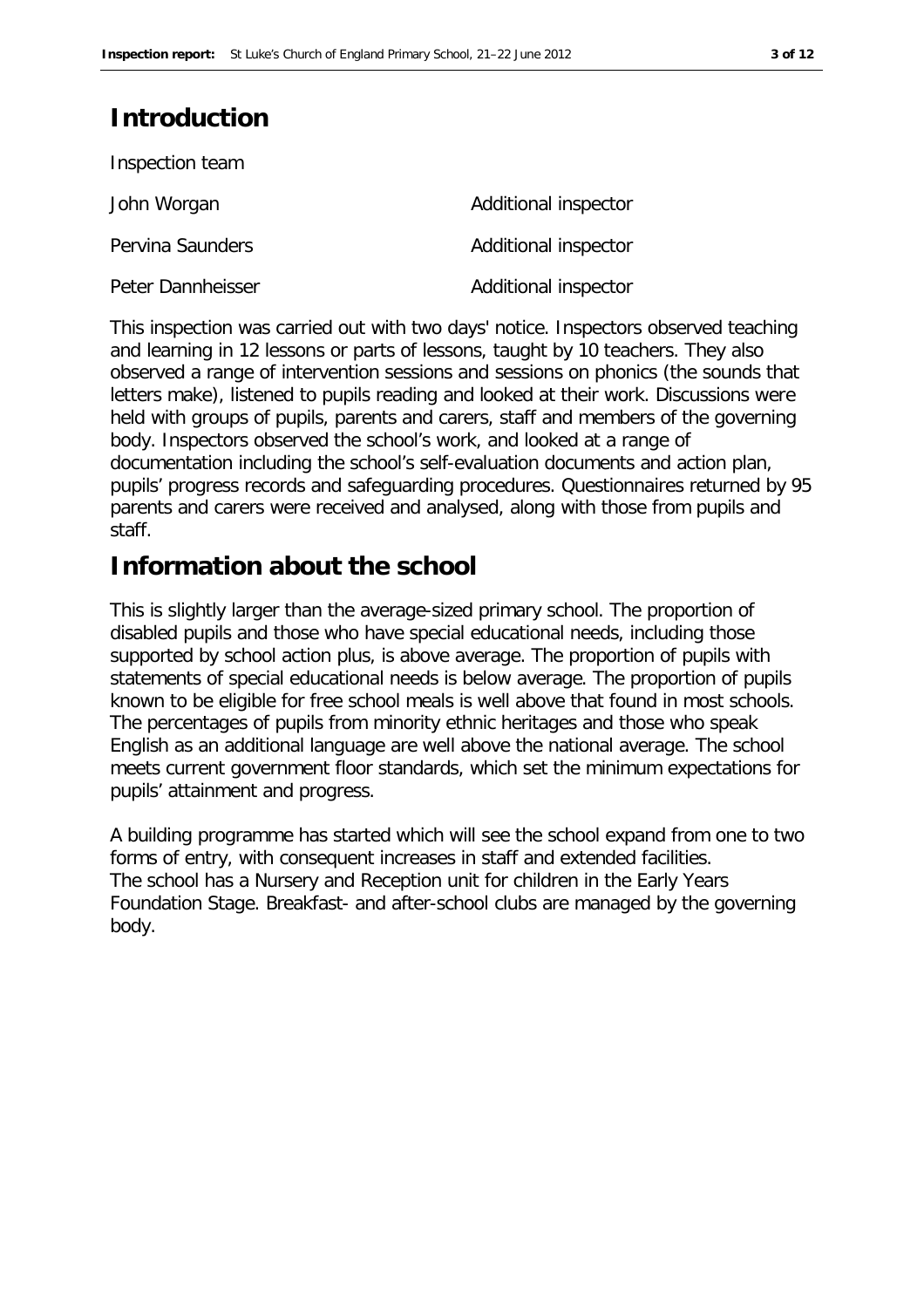# **Inspection judgements**

| <b>Overall effectiveness</b>   |   |
|--------------------------------|---|
|                                |   |
| <b>Achievement of pupils</b>   |   |
| <b>Quality of teaching</b>     | 2 |
| Behaviour and safety of pupils | 2 |
| Leadership and management      |   |

## **Key findings**

- St Luke's is a good school where pupils achieve well. Pupils feel happy, are safe and enjoy learning. It is not yet outstanding because weaknesses remain in pupils' writing and pupils are not always provided with work that is challenging enough, particularly for the most able.
- **Pupils make good progress from starting points that are usually well below** those typically expected. The school's tracking data indicate that current progress in Year 6 is considerably better than in the previous year, when the performance of the most-able pupils dipped, and inspection evidence shows that current attainment is broadly average.
- Teaching is good. Most lessons seen were good or outstanding. Strategies introduced by the school to improve teaching have had a significant impact on pupils' progress. Senior managers and subject leaders play a key role in improving teaching and learning. However, teachers do not always correct errors in pupils' writing and on occasions teaching lacks enough challenge.
- Behaviour is good. Pupils are polite and considerate and have positive attitudes to learning. Older pupils take on responsibility willingly. There are few instances of bullying of any kind. Behaviour seen was of a high standard and school logs show that this is typical. Pupils feel safe and the curriculum ensures that they have a clear understanding of how to keep themselves safe.
- Leadership and management are good. The management structure is being further strengthened as the school expands in size. Self-evaluation and improvement planning are focused on raising attainment. The curriculum provides a wide range of enrichment activities and pupils' spiritual, moral, social and cultural development is promoted well. Subject leaders are clear about what needs to improve and support staff in raising achievement. Teachers' performance is managed well and professional development focuses on improving teaching.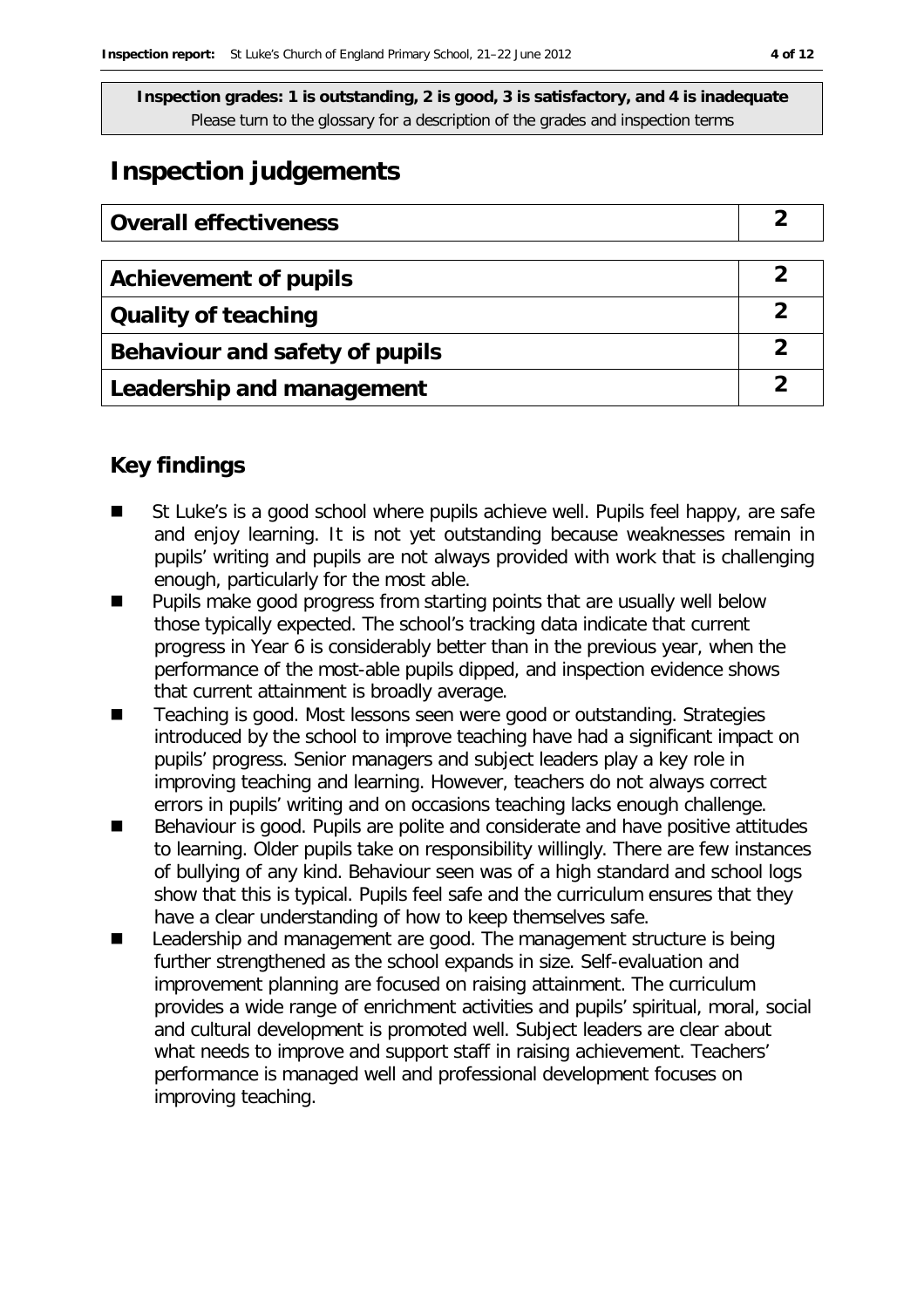### **What does the school need to do to improve further?**

- Challenge all pupils, especially the most able, so that more teaching is outstanding, by:
	- ensuring that opportunities for cooperative learning are provided and tasks matched to their needs
	- planning lessons that provide the more able with opportunities and time to attempt higher level tasks.
- Improve the quality of pupils' writing by:
	- giving them opportunities for extended writing across the curriculum
	- marking work carefully so that they are aware of errors in spelling and punctuation and are helped to correct them.

### **Main report**

#### **Achievement of pupils**

Children enter the Nursery with knowledge and skills that are generally well below those expected for their ages. They make good progress, especially in personal and social development. Children's learning experiences are varied and enriched to provide them with the skills to reach the early learning goals. Adults support the children's learning well, engaging children in thoughtful talk about their activities and stimulating thinking through good questioning. Children cooperate well and behaviour is good.

At Key Stage 1, progress is good and data show that this has been consistently so over time. There has been a clear improvement in achievement in literacy over this time; inspectors saw evidence of good progress in pupils' literacy work, especially in Year 2, where pupils' writing in a range of contexts is encouraged. A slight dip in performance in mathematics in the last year is being successfully addressed through strategies to improve teaching, led by the subject leader.

In the national tests in 2011 for Year 6, the attainment of the most-able pupils slightly dipped below the high standard of previous years. The school's data for the current Year 6 indicate that there has been significant improvement in both English and mathematics and attainment is at an average level. This judgement was confirmed by lesson observations, discussion with pupils and scrutiny of their work. Pupils in Year 6 appreciate the support and encouragement they have been given which has led to improved progress and has made them confident about moving to the next stage of their education. Good learning was seen in a mathematics lesson in Year 6 on formulae: pupils enjoyed a starter activity of multiplication and division 'tennis'; they then went on to work in pairs, conducting an investigation; the mostable pupils produced a formula to solve the problem independently, while others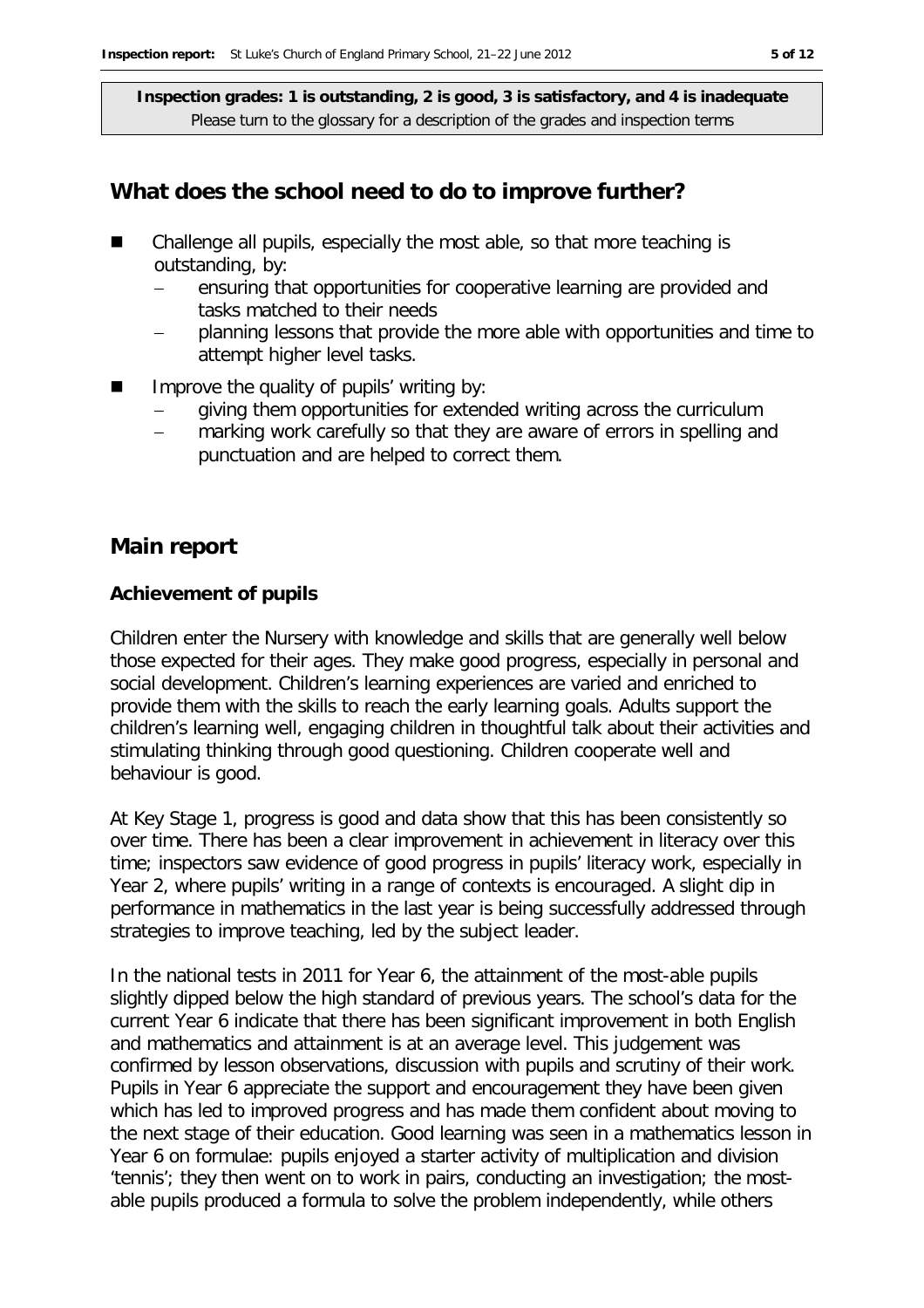tackled the same problem using plastic tiles.

Attainment in reading is broadly average by the end of Year 2 and securely average when pupils leave the school in Year 6. In a phonics lesson in the Reception class, achievement was good because of good teaching and well-targeted support for weaker readers.

Disabled pupils and those with special educational needs are making comparable progress to other pupils in the school. This is because careful tracking of their progress enables support to be targeted so that their needs are met. This also applies to other groups, including pupils who speak English as an additional language; they are making good progress, as are all minority ethnic groups in the school and pupils who are known to be eligible for free school meals.

#### **Quality of teaching**

The quality of teaching is good. A view echoed by parents and carers. As one parent said: 'The teachers' different strategies and abilities are an asset to the school and complement each other to meet the needs of the pupils.' In outstanding lessons seen, pupils were inspired and challenged by tasks which were adapted to their needs and abilities. In a Year 4 literacy lesson, pupils were inspired to write a report about an imaginary fire at the House of Commons by the teacher taking the role of a doctor at a nearby hospital, whom the pupils then interviewed. In successful lessons, pupils work together in pairs and groups and are actively involved in their learning; consequently, they make at least good progress. In these lessons, teachers' good questioning skills promote learning well. In the small number of less successful lessons, opportunities for active and cooperative learning were limited. Activities were not always well matched to pupils' individual needs and progress slowed as a result. More-able pupils had fewer opportunities to tackle higher-level tasks and were not always given enough time to develop their skills. Overall, marking is thorough and good examples were seen of comments which pointed out the steps that pupils needed to take in order to improve. However, the correction of errors in spelling and punctuation is inconsistent and mistakes were often uncorrected. In addition, pupils are not always given enough opportunities to develop their skills in extended writing across the curriculum.

Disabled pupils and those who have special educational needs are well taught and are consequently making good progress as are pupils from different minority ethnic heritages and those at an early stage of acquiring English. Pupils expressed confidence in the support that they receive and the intervention sessions observed were of high quality. Teaching assistants support pupils in class well while also encouraging pupils' independence.

Reading is well taught across the school. In a good guided reading session in the Reception class, pupils worked in three ability groups, each making good progress. They sounded out words and then incorporated them in sentences. Teachers are equally effective at capitalising on opportunities to enhance pupils' spiritual, moral,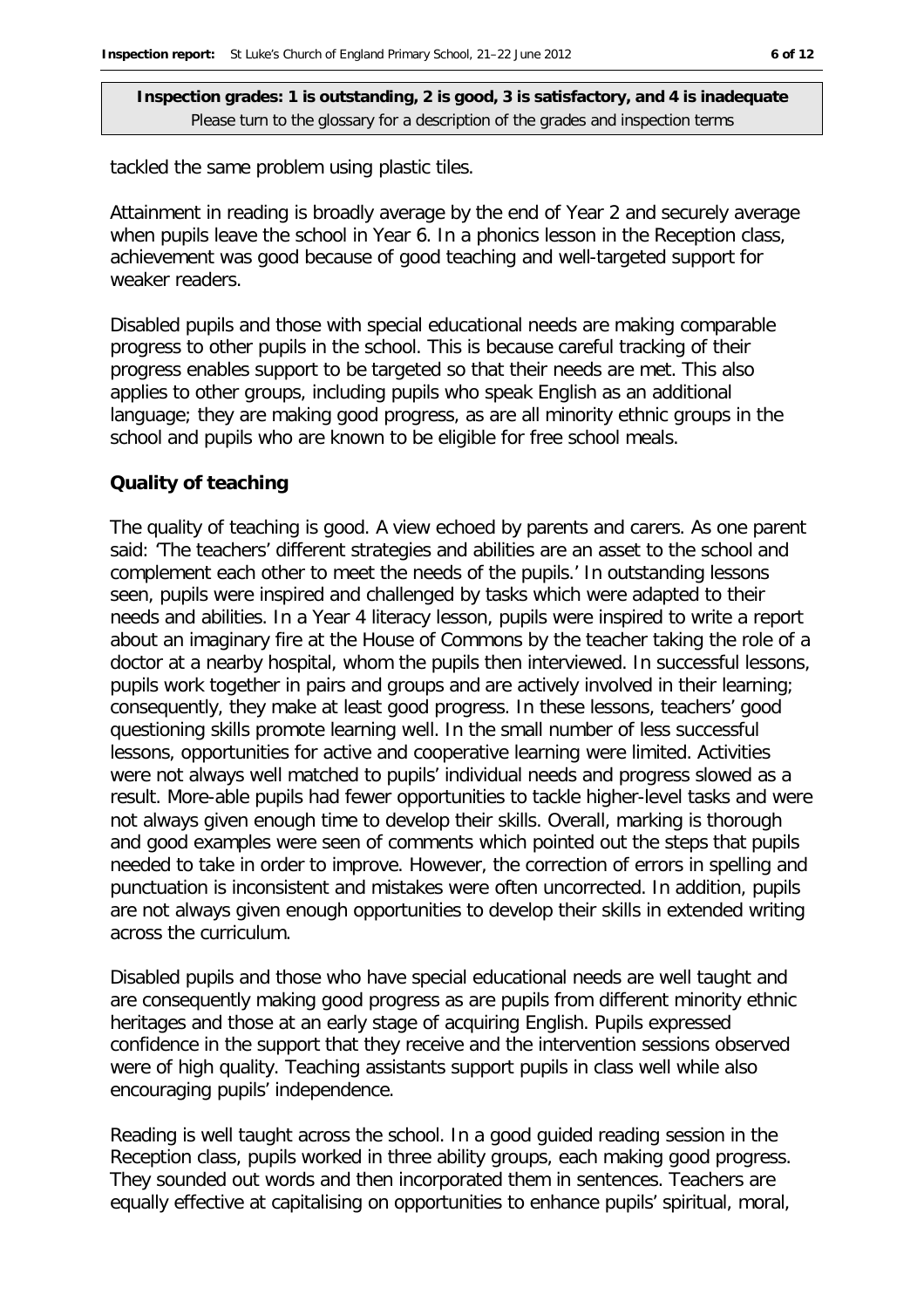social and cultural development. The well-managed breakfast and after-school clubs provide a range of stimulating activities and opportunities for extending learning and pupils' social development.

#### **Behaviour and safety of pupils**

St Luke's is a well-ordered community where excellent pastoral care and support help pupils develop and take responsibility for their own behaviour. The role model of good behaviour displayed by older pupils and their involvement in the care of younger children through the play leadership scheme are key factors in good personal development. Parents and carers who responded to the questionnaires agree that the school keeps their children safe and that behaviour is good. As one parent said, 'Teachers have worked hard to make my son feel secure. It is a safe and warm environment without being indulgent of bad behaviour.'

Pupils are made aware of how to keep themselves safe through the curriculum, which offers a wide range of activities, including units on internet safety, fire safety, cycling proficiency and bullying. Bullying of any kind is rare and pupils report that any incident is dealt with quickly and effectively. Pupils have a good awareness of the different forms of bullying, including cyber-bullying and prejudice-based harassment, and recognise their role in preventing such incidents. In the majority of lessons inspectors saw good behaviour with occasional exceptions only when teaching was less engaging. In their questionnaires pupils said that there were few instances when lessons are interrupted by poor behaviour. The school's own behaviour records and discussions with pupils and parents and carers show that this is typical.

Pupils in their questionnaires said that they feel safe in school. In discussion they said that teachers deal with any incidents of inappropriate behaviour promptly and effectively. They said that staff are sympathetic and supportive when they have problems. Attendance is average and showing signs of consistent and sustained improvement over time, particularly as the school's effective steps to support pupils with poor attendance records have a greater and increasing impact.

#### **Leadership and management**

Leaders and managers at all levels have a clear focus on raising achievement. The headteacher has a clear long-term vision for the development of the school which places the individual pupil at the centre; she, and other leaders, are determined to preserve this approach as the school expands. Subject leaders are keen and enthusiastic and lead initiatives which are improving the teaching of writing and mathematics. Some are new to the role and are participating in local authorityled leadership training which is improving their managerial skills. Overall, staff performance and teaching are led and managed effectively. Professional development is well planned, focusing on improving teaching and learning. Cooperation with local schools also ensures consistency in assessment and allows teachers to share good practice.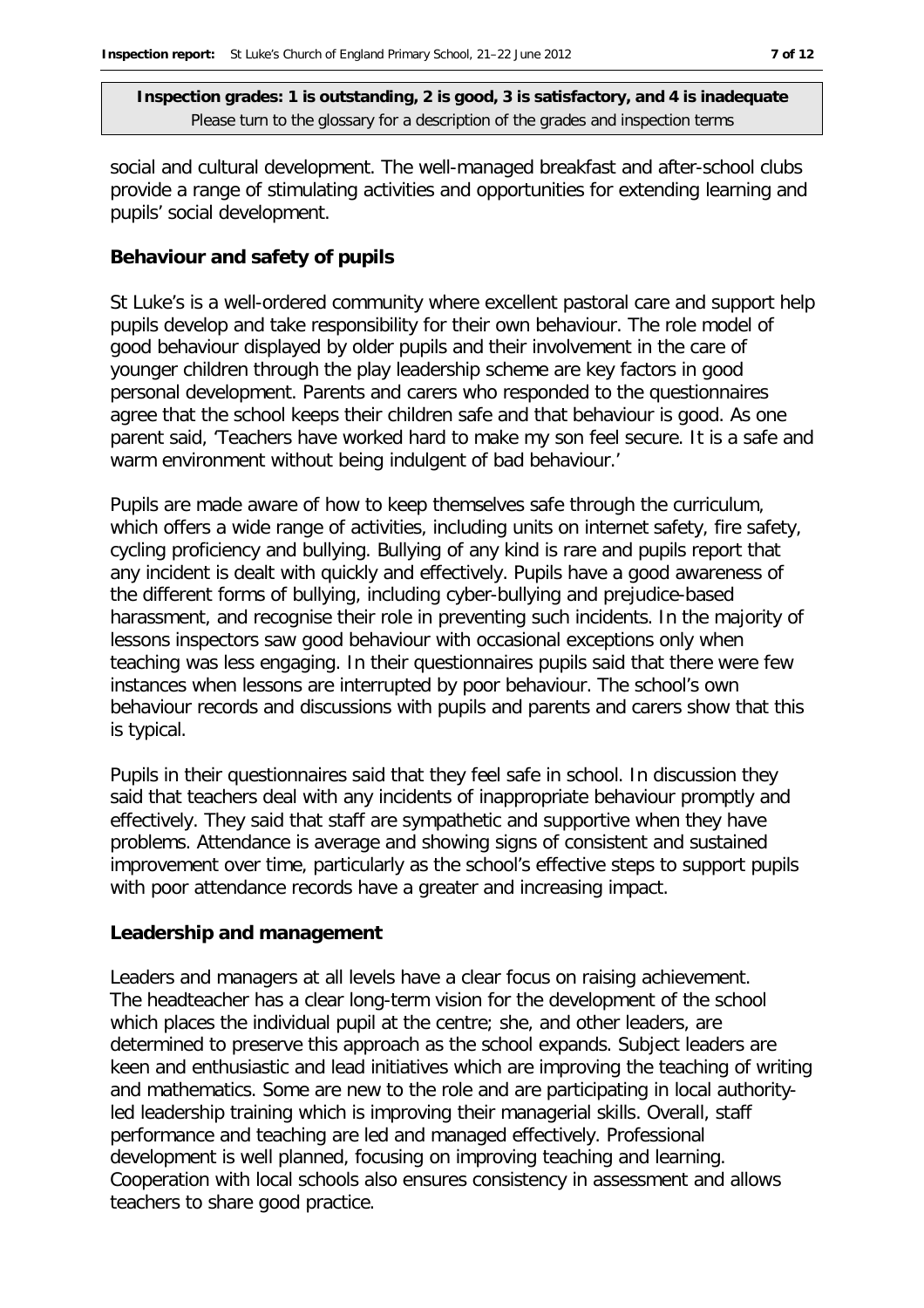The governing body has recently undergone changes which have brought in governors with key skills. Governors are fully involved in school self-evaluation, strategic planning and challenging the performance of the school. All at the school are committed to promoting equality and tackling discrimination and pupils have a sense of belonging, fostered by the inclusive ethos. This was illustrated by one pupil during a discussion on racism who said: 'As long as you are a friend, you are a friend.' Robust arrangements for safeguarding ensure that pupils are safe and secure. Policies and procedures are clear and effective and the governing body ensures that they are implemented and monitored.

The curriculum is broad and balanced and is enhanced by a wide range of extracurricular activities. All pupils in Key Stage 2 participate in lunchtime clubs and their participation is monitored to ensure that they undertake a balance of activities. Pupils' spiritual, moral, cultural and social development is promoted well through the curriculum and through high-quality assemblies, which are a strength of the school.

The school has a strong capacity to improve and this is clearly evidenced by improvements in teaching, achievement and the way in which any dips in performance are analysed, causes identified and effective action taken to remedy them.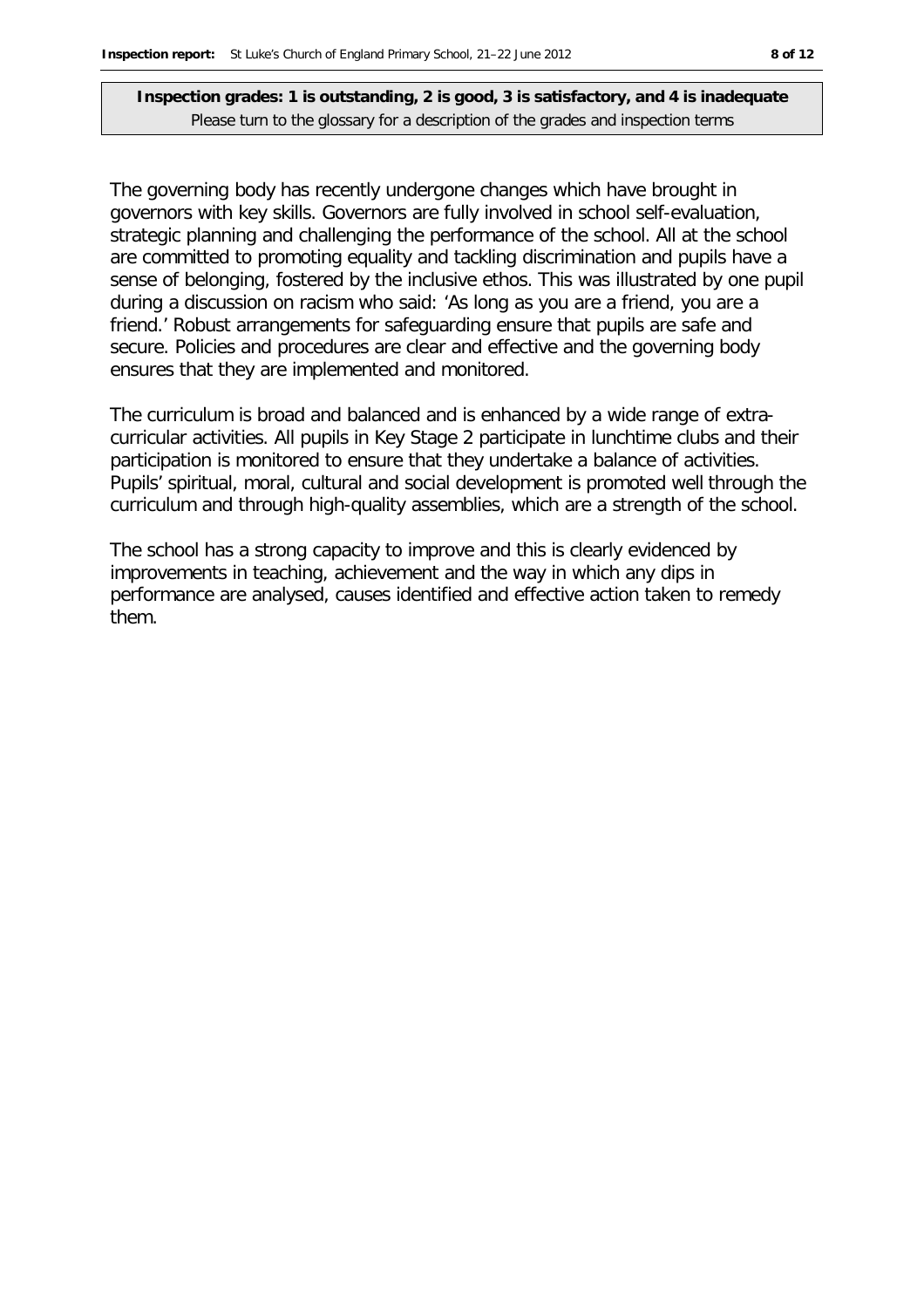# **Glossary**

### **What inspection judgements mean**

| Grade   | Judgement    | <b>Description</b>                                            |
|---------|--------------|---------------------------------------------------------------|
| Grade 1 | Outstanding  | These features are highly effective. An outstanding           |
|         |              | school provides exceptionally well for all its pupils' needs. |
| Grade 2 | Good         | These are very positive features of a school. A school        |
|         |              | that is good is serving its pupils well.                      |
| Grade 3 | Satisfactory | These features are of reasonable quality. A satisfactory      |
|         |              | school is providing adequately for its pupils.                |
| Grade 4 | Inadequate   | These features are not of an acceptable standard. An          |
|         |              | inadequate school needs to make significant                   |
|         |              | improvement in order to meet the needs of its pupils.         |
|         |              | Ofsted inspectors will make further visits until it           |
|         |              | improves.                                                     |

## **Overall effectiveness of schools**

|                 | Overall effectiveness judgement (percentage of schools) |      |                     |            |
|-----------------|---------------------------------------------------------|------|---------------------|------------|
| Type of school  | Outstanding                                             | Good | <b>Satisfactory</b> | Inadequate |
| Nursery schools | 54                                                      | 42   |                     |            |
| Primary schools | 14                                                      | 49   | 32                  |            |
| Secondary       | 20                                                      | 39   | 34                  |            |
| schools         |                                                         |      |                     |            |
| Special schools | 33                                                      | 45   | 20                  |            |
| Pupil referral  |                                                         | 55   | 28                  | 8          |
| units           |                                                         |      |                     |            |
| All schools     |                                                         |      | 31                  |            |

New school inspection arrangements have been introduced from 1 January 2012. This means that inspectors make judgements that were not made previously.

The data in the table above are for the period 1 September to 31 December 2011 and represent judgements that were made under the school inspection arrangements that were introduced on 1 September 2009. These data are consistent with the latest published official statistics about maintained school inspection outcomes (see www.ofsted.gov.uk).

The sample of schools inspected during 2010/11 was not representative of all schools nationally, as weaker schools are inspected more frequently than good or outstanding schools.

Primary schools include primary academy converters. Secondary schools include secondary academy converters, sponsor-led academies and city technology colleges. Special schools include special academy converters and non-maintained special schools.

Percentages are rounded and do not always add exactly to 100.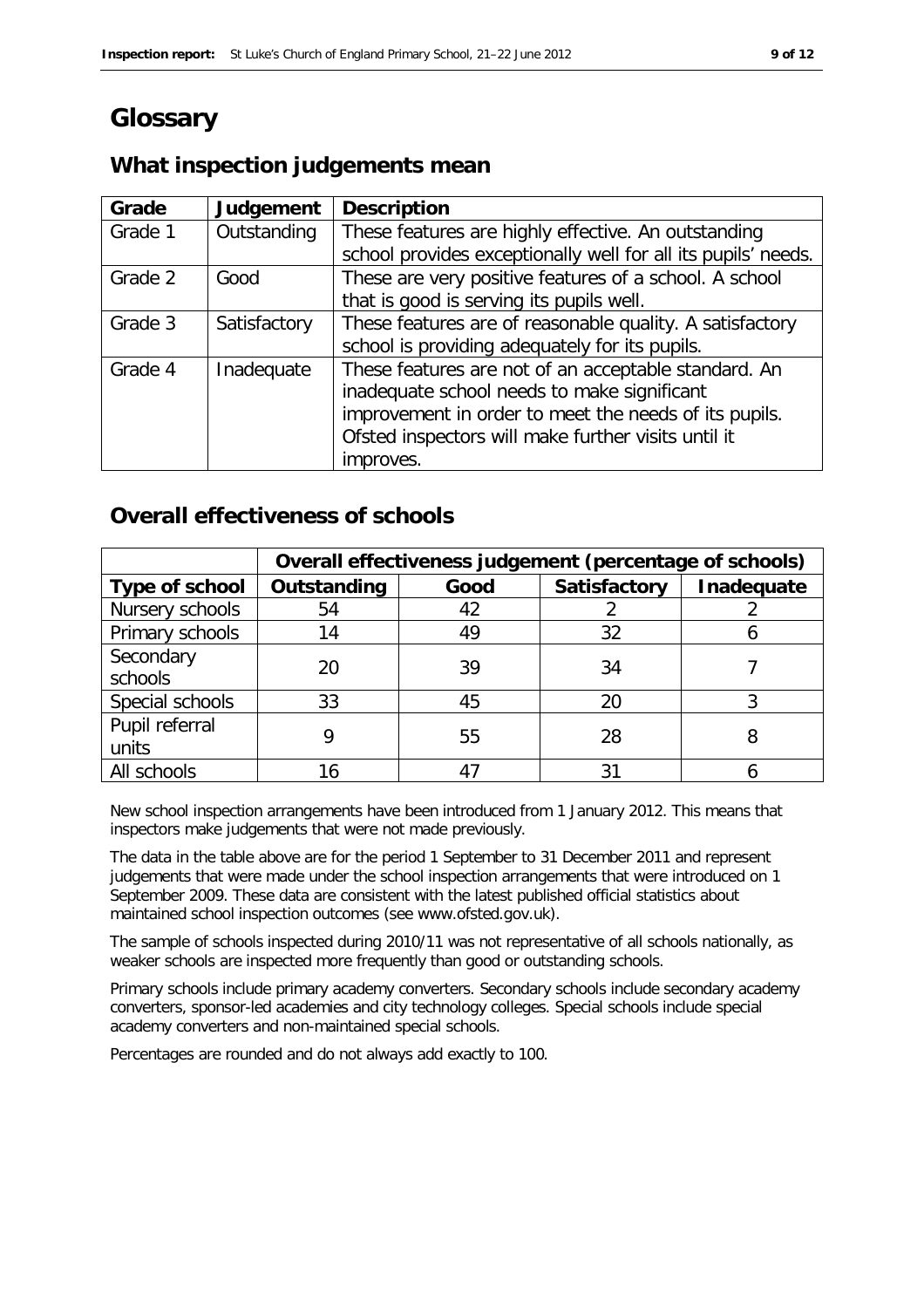# **Common terminology used by inspectors**

| Achievement:                  | the progress and success of a pupil in their<br>learning and development taking account of their<br>attainment.                                                                                                        |
|-------------------------------|------------------------------------------------------------------------------------------------------------------------------------------------------------------------------------------------------------------------|
| Attainment:                   | the standard of the pupils' work shown by test and<br>examination results and in lessons.                                                                                                                              |
| Attendance:                   | the regular attendance of pupils at school and in<br>lessons, taking into account the school's efforts to<br>encourage good attendance.                                                                                |
| Behaviour:                    | how well pupils behave in lessons, with emphasis<br>on their attitude to learning. Pupils' punctuality to<br>lessons and their conduct around the school.                                                              |
| Capacity to improve:          | the proven ability of the school to continue<br>improving based on its self-evaluation and what<br>the school has accomplished so far and on the<br>quality of its systems to maintain improvement.                    |
| Floor standards:              | the national minimum expectation of attainment<br>and progression measures.                                                                                                                                            |
| Leadership and management:    | the contribution of all the staff with responsibilities,<br>not just the governors and headteacher, to<br>identifying priorities, directing and motivating staff<br>and running the school.                            |
| Learning:                     | how well pupils acquire knowledge, develop their<br>understanding, learn and practise skills and are<br>developing their competence as learners.                                                                       |
| <b>Overall effectiveness:</b> | inspectors form a judgement on a school's overall<br>effectiveness based on the findings from their<br>inspection of the school.                                                                                       |
| Progress:                     | the rate at which pupils are learning in lessons and<br>over longer periods of time. It is often measured<br>by comparing the pupils' attainment at the end of a<br>key stage with their attainment when they started. |
| Safety:                       | how safe pupils are in school, including in lessons;<br>and their understanding of risks. Pupils' freedom<br>from bullying and harassment. How well the school<br>promotes safety, for example e-learning.             |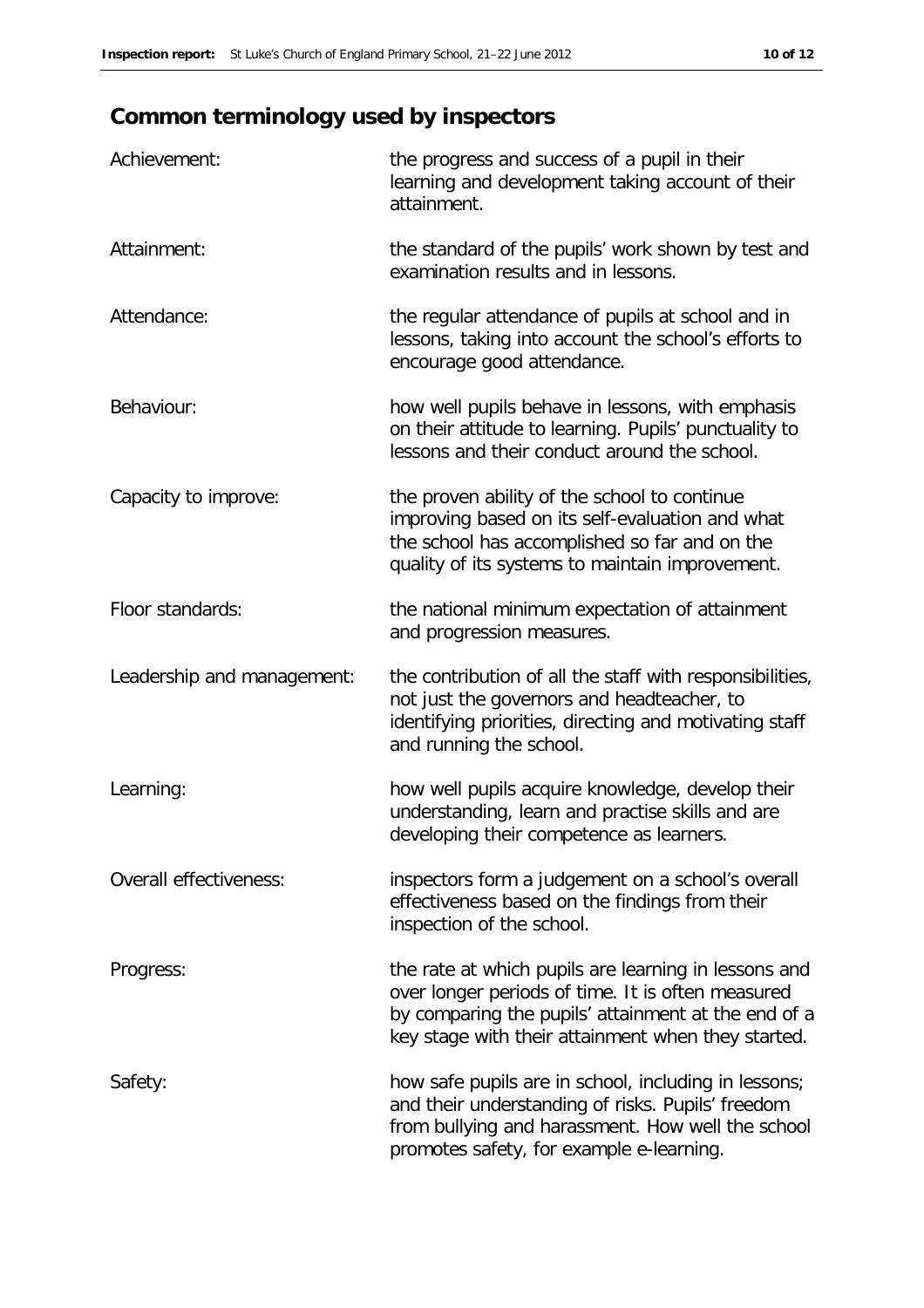### **This letter is provided for the school, parents and carers to share with their children. It describes Ofsted's main findings from the inspection of their school.**



24 June 2012

Dear Pupils

#### **Inspection of St Luke's Church of England Primary School, Tower Hamlets E14 9EB**

Thank you very much for the welcome you gave us on our recent visit to your school. We appreciated your politeness and good behaviour and we would like to thank you for helping us to find out about your school through questionnaires and discussions. St Luke's is a good school.

These are some of the things that stood out about your school:

- You take on responsibilities willingly; we were particularly impressed by the ways in which older pupils help younger ones.
- $\blacksquare$  Your school is safe for all of you and staff care for you well and help you when you have problems or difficulties.
- You obviously enjoy learning and are given lots of exciting things to do. We were impressed by the standard of work, especially in Year 6, and by the range of clubs and activities available to you.
- You are well taught and make good progress. Your headteacher and the school leaders have worked well to improve the school.

We have asked your school to do a few things to improve further. These are to:

- help you to improve your writing skills by:
	- giving you opportunities for extended writing in all subjects
	- correcting your work carefully so that you are aware of mistakes in spelling and punctuation and are helped to correct them.
- **T** give you challenging activities to do which are matched to your needs, giving some of you the opportunity and time to attempt higher-level tasks.

You can all help the school improve by challenging yourselves and always doing your best.

Yours sincerely

John Worgan Lead inspector